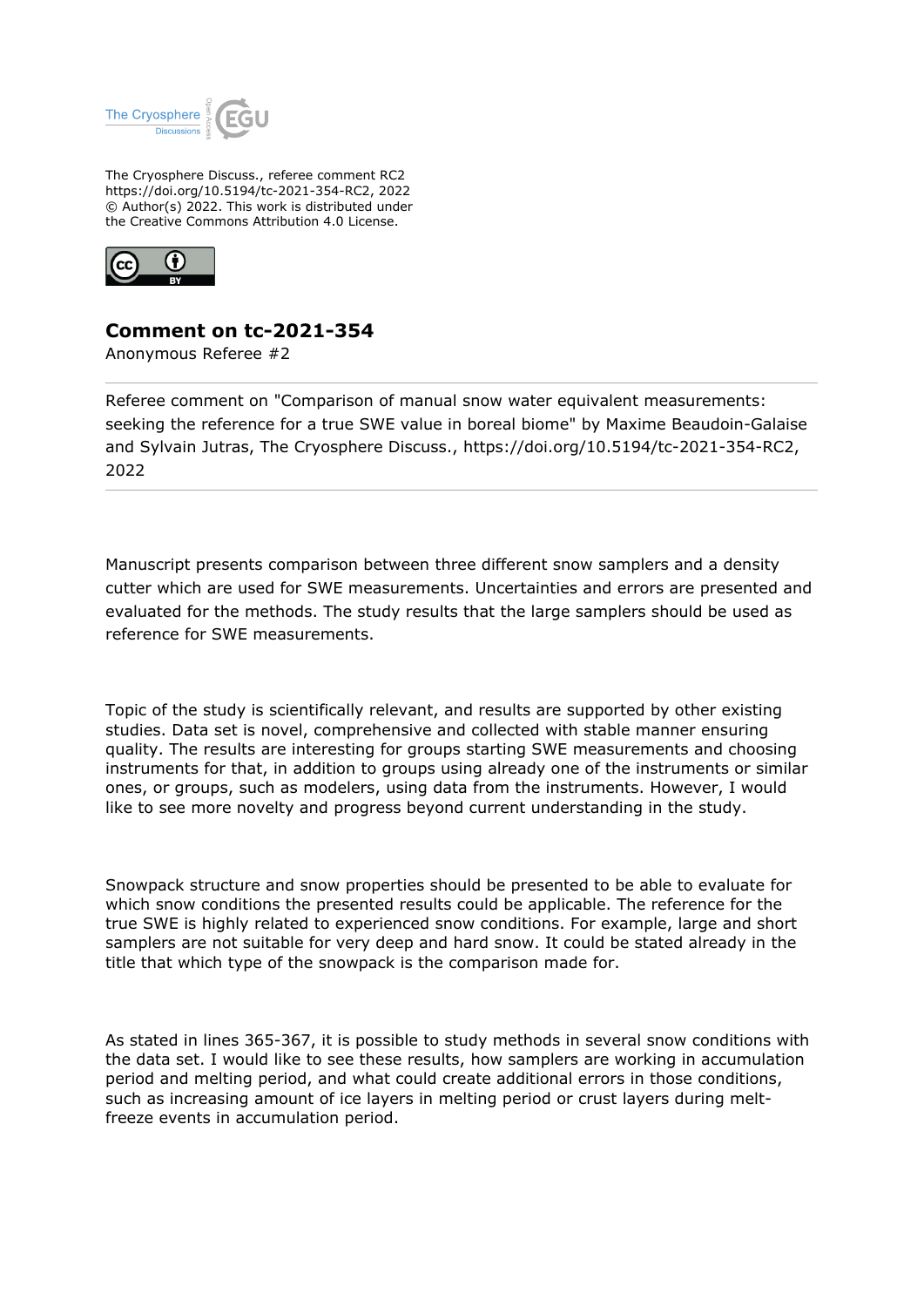It would be interesting addition to density sampler comparison if results for different layer properties (e.g. hardness and grain shape classes) would be presented, similarly as for different density ranges. However, a problem with wedge cutter is that the sample includes more snow from the bottom of the sample location than top of it due to shape of the cutter. When samples are taken inside a layer, related error should be small, but layers are still naturally changing gradually. Related uncertainty could be checked. For thin layers, problem with using density from the same grain type is that it may also vary depending on snowpack structure. At least, analysis and description on how densities of the same grain types vary should be added. You could consider also average density from the closest measurements above and below instead of averaging the whole snowpack.

I think that novelty and impact of the study are not strong enough for publishing in The Cryosphere at present. However, I recommend improving the manuscript and publishing in another journal. In the case of significant improvements on the manuscript, resubmission to The Cryosphere could be considered.

Specific comments:

It would be nice to have map and figures from the sampling locations.

Lines 28-29, 32: The first documentations about SWE samplers and snow courses have been published a bit earlier in 1920's in Europe, but those are quite not possible to find since written in German and not available online. I recommend rephrasing such as "On our knowledge, the first documentation in English…"

Line 29: add 1¾ inch also in cm

Lines 139 and 240: I would recommend using uniformly unit of mm when writing about SWE instead of cm, then it will not mix with snow depth that easily. Now, both units are used which is confusing.

Line 204: "...is the total thickness of all snow layers (other than ice layers) (cm)" Otherwise it might look like thickness also includes ice layers, even though it is written in the next sentence.

Line 379: Also "under similar snow conditions" would require better description earlier on what kind of snow conditions you had.